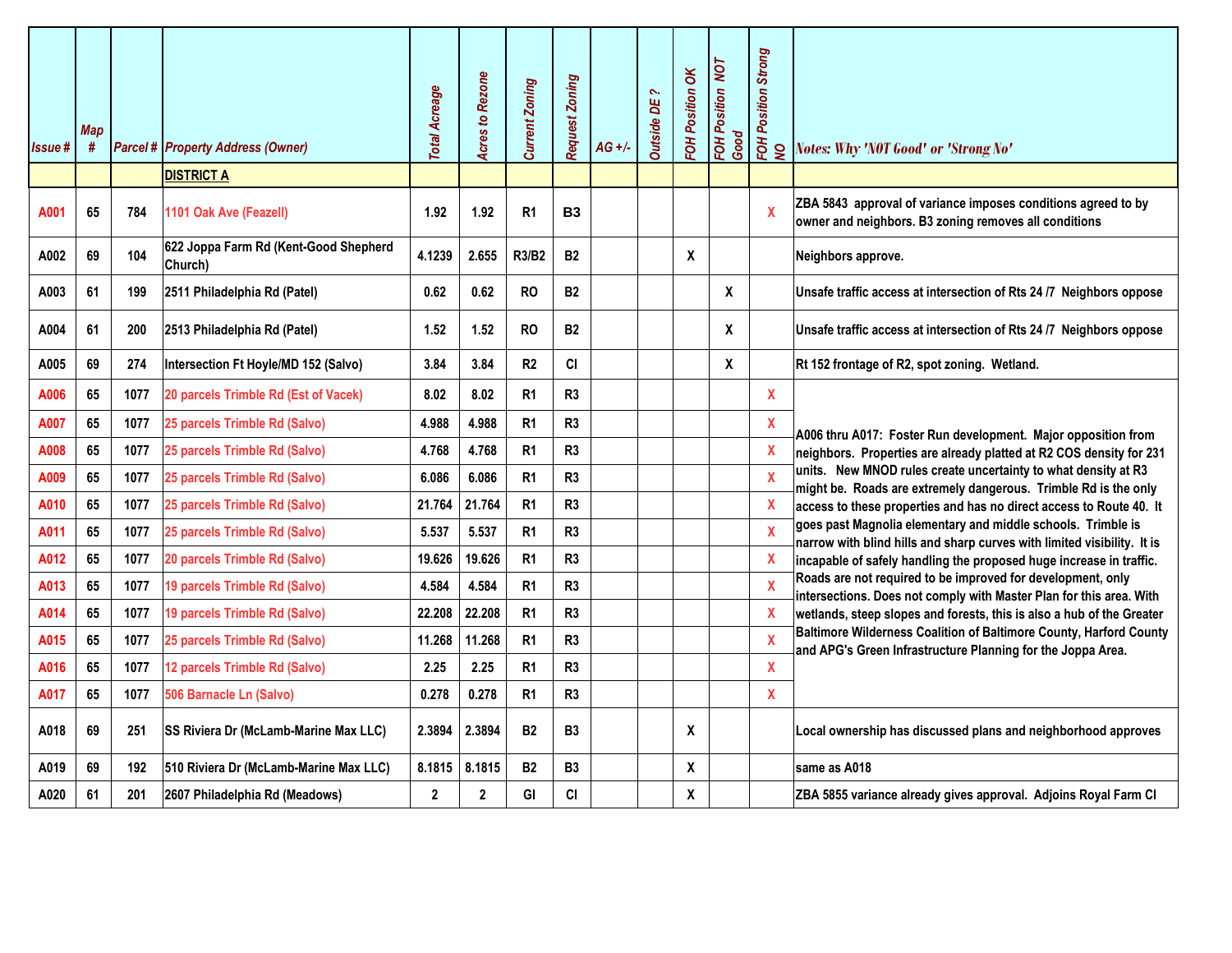| <b>Issue#</b> | <b>Map</b><br># |     | <b>Parcel # Property Address (Owner)</b><br><b>DISTRICT B</b> | <b>Total Acreage</b> | <b>Acres to Rezone</b> | <b>Current Zoning</b> | Request Zoning | $AG +/-$ | $\sim$<br><b>Outside DE</b> | Position OK<br>FOH        | FOH Position NOT<br>Good  | FOH Position Strong<br>NO | Notes: Why 'NOT Good' or 'Strong No'                                                                                                         |
|---------------|-----------------|-----|---------------------------------------------------------------|----------------------|------------------------|-----------------------|----------------|----------|-----------------------------|---------------------------|---------------------------|---------------------------|----------------------------------------------------------------------------------------------------------------------------------------------|
| <b>B001</b>   | 55              | 191 | 2901 Belair Rd (Novak)                                        | 1.34                 | 1.34                   | AG                    | <b>RO</b>      | $-1.34$  | Y                           |                           | X                         |                           | <b>Bad traffic.</b>                                                                                                                          |
| <b>B002</b>   | 47              | 508 | 2401 Pleasantville Rd (Orlando)                               | 2.962                | 2.045                  | AG                    | <b>B1</b>      | $-2.05$  | Υ                           |                           |                           | $\pmb{\mathsf{X}}$        | Changes character of the rural neighborhood. Outside Development<br>Envelope (DE) and Village.                                               |
| <b>B003</b>   | 55              | 92  | 209 Mountain Rd (Kenney)                                      | 4.377                | 0.7521                 | <b>R2/B3</b>          | <b>B3</b>      |          |                             |                           | X                         |                           | Impacts R2 neighbors. Vacant B3 prevalent.                                                                                                   |
| <b>B004</b>   | 55              |     | 341/398 313/315 Mountain Rd (Qaz-Fallston Mall)               | 1.868                | 1.868                  | AG                    | <b>B3</b>      | $-1.87$  |                             |                           |                           | $\mathbf{x}$              | Outside Fallston Sanitary Subdistrict. HarfordNEXT put in DE; More<br>Business zoning unneeded here.                                         |
| <b>B005</b>   | 55              | 523 | 2315 Bel Air Rd (Qaz-Fallston Mall)                           | 13.77                | 13.77                  | <b>B2</b>             | <b>B3</b>      |          |                             |                           | $\boldsymbol{\mathsf{x}}$ |                           | In 2004, ZBA 5418 expanded this nonconforming ICSC. Land has<br>wetlands, floods Stoneybrook.                                                |
| <b>B006</b>   | 47              | 421 | 2019 Fallston Rd (Thomas)                                     | 47.03                | 5.488                  | <b>RR</b>             | <b>B1</b>      |          | Y                           |                           |                           | $\mathbf{x}$              | Next to elementary school, homes. Inappropriate.                                                                                             |
| <b>B007</b>   | 65              | 106 | 1306 Old Moutain Rd S (Mirjafari)                             | 3.64                 | 3.64                   | R <sub>1</sub>        | <b>CI</b>      |          |                             |                           | X                         |                           | Access problem. Already lots of vacant CI land already exists nearby.                                                                        |
| <b>B008</b>   | 55              | 782 | 1906 W Grove Ave (Shandroski)                                 | 3.26                 | 3.26                   | <b>B2/R2</b>          | <b>B3</b>      |          |                             |                           | $\boldsymbol{\mathsf{X}}$ |                           | Horrible access road, adjacent to R2.                                                                                                        |
| <b>B009</b>   | 55              | 149 | Lts 6/8 W Grove Ave (Shandrowski)                             | 1.11                 | 1.11                   | <b>B2</b>             | <b>B3</b>      |          |                             |                           | $\boldsymbol{\mathsf{X}}$ |                           | see adjacent B008                                                                                                                            |
| <b>B010</b>   | 55              | 180 | 317 Mountain Rd (Coffey)                                      | 3.81                 | 3.81                   | AG                    | <b>B3</b>      | $-3.81$  |                             |                           |                           | X                         | See B004 reasoning. Swamp.                                                                                                                   |
| <b>B011</b>   | 65              | 123 | 1209 Old Mountain Rd S (Anderson)                             | 2.24                 | 2.09                   | <b>B2</b>             | <b>B3</b>      |          |                             |                           |                           | X                         | Spot zoning, intense B3 impacts R1 neighbors. No public sewers.                                                                              |
| <b>B012</b>   | 55              | 76  | 200 Mountain Rd (Euler-Aumur)                                 | 33.39                | 22.959                 | AG                    | R <sub>2</sub> | $-22.96$ |                             |                           |                           | X                         | SHOULD ONLY GET R1. R2 noncomplies with Harford NEXT &<br>Fallston Community Area Plan. Owner said he wanted R1. Next to<br>farm in Ag Pres. |
| B013          | 55              | 76  | 220 Mountain Rd (Euler-Aumur)                                 | 7.83                 | 1.269                  | AG                    | <b>B3</b>      | $-1.27$  |                             | X                         |                           |                           |                                                                                                                                              |
| <b>B014</b>   | 55              | 741 | 2409/2411 Harford Rd (Euler-Aumur)                            | 2.54                 | 0.99                   | AG                    | R2             | $-0.99$  |                             |                           |                           | $\mathbf{x}$              | SHOULD ONLY GET R1. See B012.                                                                                                                |
| <b>B015</b>   | 65              | 444 | 510 Philadelphia Rd (Porter-Balcer)                           | 0.561                | 0.561                  | <b>B1</b>             | <b>B2</b>      |          |                             |                           | $\boldsymbol{\mathsf{x}}$ |                           | Impacts R1 neighborhood.                                                                                                                     |
| <b>B016</b>   | 61              | 652 | 3008 Laurel Bush Rd (Mason)                                   | 1.12                 | 1.12                   | R <sub>1</sub>        | R <sub>3</sub> |          |                             | $\pmb{\chi}$              |                           |                           |                                                                                                                                              |
| <b>B017</b>   | 65              | 444 | 514/516 Philadelphia Rd (Porter-Balcer)                       | 1.17                 | 1.17                   | B1                    | <b>B2</b>      |          |                             |                           | X                         |                           | <b>See B015</b>                                                                                                                              |
| <b>B018</b>   | 61              | 202 | 3006 Laurel Bush Rd (Rosel)                                   | 6.53                 | 6.53                   | R <sub>1</sub>        | R <sub>3</sub> |          |                             | X                         |                           |                           |                                                                                                                                              |
| <b>B019</b>   | 55              | 81  | <b>MD 152 N of Bagley (Price)</b>                             | 23.461               | 15.57                  | AG                    | <b>CI</b>      | $-15.6$  | Υ                           |                           |                           | X                         | Out of Development Envelope. CI far too intense in rural area.<br><b>Conflicts with HarfordNEXT.</b>                                         |
| <b>B020</b>   | 65              | 635 | 813 Philadelphia Rd Bechtold)                                 | 3.13                 | 3.13                   | R <sub>1</sub>        | CI             |          |                             | $\boldsymbol{\mathsf{X}}$ |                           |                           |                                                                                                                                              |
| B021          | 65              | 444 | 506 Philadelphia Rd (Balcerowicz)                             | 1.76                 | 1.76                   | R <sub>1</sub>        | <b>B2</b>      |          |                             |                           | X                         |                           | Spot zoning. Opposed by neighbors.                                                                                                           |
| <b>B022</b>   | 55              | 674 | 402A & 404A Timber Lane (Baker)                               | 24.9                 | 24.9                   | <b>RR</b>             | R <sub>2</sub> |          | ¥                           |                           |                           | $\mathbf{x}$              | Completely outside the Development Envelope, so ineligible for R2<br>zoning. Also is spot zoning.                                            |
| <b>B023</b>   | 55              | 363 | 310 Nilles Ln (Lott)                                          | 2.408                | 2.408                  | AG                    | <b>B3</b>      | $-2.40$  |                             |                           | X                         |                           | Lots of vacant business zoned land already exists.                                                                                           |
| <b>B024</b>   | 65              | 36  | ES MD 152 (SHA rep Smiley)                                    | 1.22                 | 0.03                   | R <sub>1</sub>        | CI             |          |                             | X                         |                           |                           |                                                                                                                                              |
| <b>B025</b>   | 65              | 636 | 811 Philadelphia Rd (Cox)                                     | $1.2$                | $1.2$                  | R <sub>1</sub>        | CI             |          |                             | $\pmb{\mathsf{X}}$        |                           |                           |                                                                                                                                              |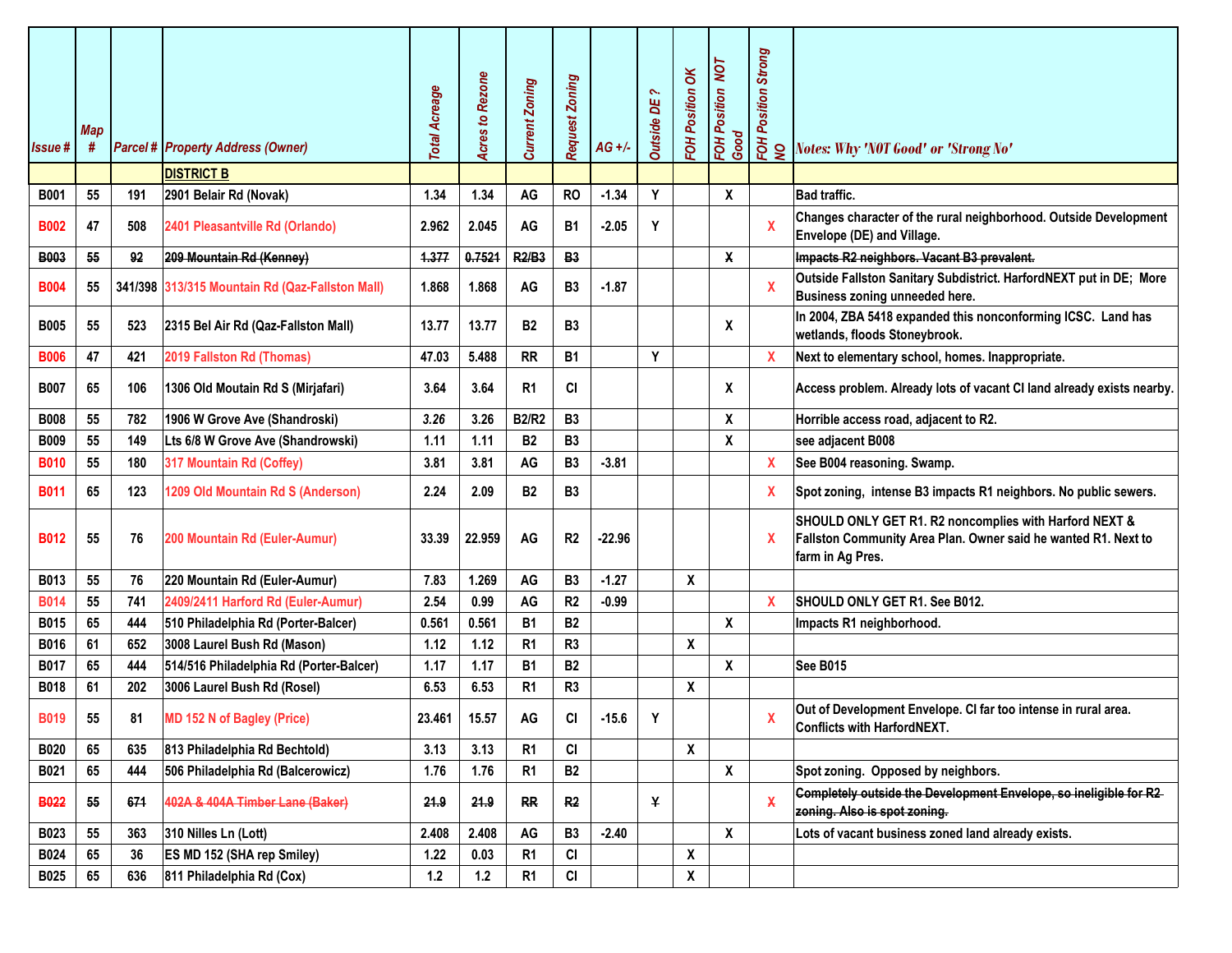| <b>Issue#</b>    | <b>Map</b><br># |     | <b>Parcel # Property Address (Owner)</b>        | <b>Total Acreage</b> | <b>Acres to Rezone</b> | <b>Current Zoning</b> | Request Zoning | $AG +/-$ | $\sim$<br>ЪE<br><b>Outside</b> | FOH Position OK | FOH Position NOT<br>Good | FOH Position<br>Strong NO | <b>Notes: Why 'NOT Good' or 'Strong No'</b>                                                                                                                                             |
|------------------|-----------------|-----|-------------------------------------------------|----------------------|------------------------|-----------------------|----------------|----------|--------------------------------|-----------------|--------------------------|---------------------------|-----------------------------------------------------------------------------------------------------------------------------------------------------------------------------------------|
|                  |                 |     | <b>DISTRICT C</b>                               |                      |                        |                       |                |          |                                |                 |                          |                           |                                                                                                                                                                                         |
| C <sub>001</sub> | 41              | 14  | 1811 Conowingo Rd (Kluck)                       | 0.52                 | 0.52                   | R <sub>2</sub>        | <b>CI</b>      |          |                                |                 |                          | $\mathbf{x}$              | 1/2acre with house surrounded by other homes on small lots; access<br>to lot would be on blind curve. Edge of stable residential<br>neighborhood                                        |
| C <sub>002</sub> | 56              | 149 | 708 W Ring Factory Rd (Mills)                   | 3.18                 | 3.18                   | AG                    | R <sub>2</sub> | $-3.18$  |                                | X               |                          |                           |                                                                                                                                                                                         |
| C003             | 56              | 76  | 2220 Old Emmorton Rd (Walls, Kelly, Kohler)     | 0.513                | 0.513                  | <b>RO</b>             | <b>B2</b>      |          |                                | X               |                          |                           |                                                                                                                                                                                         |
| C004             | 41              | 319 | 2106 N Fountain Green Rd (Anderson)             | 1.14                 | 1.14                   | GI                    | CI             |          |                                | X               |                          |                           |                                                                                                                                                                                         |
| C <sub>005</sub> | 41              |     | 573/249 1502A/1504 Fountain Green Rd (Moriatis) | 3.38                 | 1.26                   | AG                    | <b>B1</b>      | $-1.26$  |                                |                 |                          | X                         | Severe traffic; too close to intersection, spot zoning, surrounded by<br>AG and high-priced homes.                                                                                      |
| C006             | 56              | 377 | 1703 Emmorton Rd (Milway)                       | 6.22                 | 2.09                   | R <sub>1</sub>        | <b>RO</b>      |          |                                | X               |                          |                           |                                                                                                                                                                                         |
| C007             | 48              | 446 | 821 Bel Air Rd (Nichols)                        | 13.66                | 4                      | <b>B3/R1</b>          | <b>B3</b>      |          |                                |                 |                          | $\mathbf x$               | Expands auto auction property, taking incoming B3 uses too close to<br>homes, this portion of split-zoned lot is wooded, steep slope, a<br>buffer to large, stable neighborhood behind. |
| C008             | 48              |     | 253/256 825 Bel Air Rd 901 Bel Air Rd (Nichols) | 2.002                | 2.002                  | R <sub>1</sub>        | B <sub>3</sub> |          |                                | X               |                          |                           | Note house closest to renovated home request has been<br>withdrawn.See C007.                                                                                                            |
| C009             | 49              | 19  | 304 Tollgate Rd (Rissling)                      | 0.83                 | 0.83                   | <b>B1</b>             | B <sub>3</sub> |          |                                |                 | X                        |                           | Stay B1; many empty/struggling stores nearby. Changes character<br>of neighborhood.                                                                                                     |
| C010             | 49              | 659 | 308 Tollgate Rd (Rissling)                      | 0.964                | 0.964                  | <b>B1</b>             | <b>B3</b>      |          |                                |                 | χ                        |                           | <b>See C009</b>                                                                                                                                                                         |
| C011             | 49              | 381 | 310 Tollgate Rd (Rissling)                      | 0.53                 | 0.53                   | <b>B1</b>             | <b>B3</b>      |          |                                |                 | X                        |                           | <b>See C009</b>                                                                                                                                                                         |
| C012             | 49              | 167 | <b>702 Terrace Drive (Perini)</b>               | 0.43                 | 0.43                   | R2                    | <b>B3</b>      |          |                                |                 |                          | $\mathbf{x}$              | Spot zoning, impacts existing neighborhood                                                                                                                                              |
| C013             | 49              | 15  | <b>500 Terrace Drive (Valis)</b>                | 0.43                 | 0.43                   | R2                    | B <sub>3</sub> |          |                                |                 |                          | $\pmb{\mathsf{X}}$        | Spot zoning, impacts existing neighborhood                                                                                                                                              |
| C014             | 49              | 16  | 312 S Tollgate Rd (Ewell)                       | 0.674                | 0.674                  | R <sub>2</sub>        | <b>B3</b>      |          |                                |                 | X                        |                           | Rezone only to B1. See C009                                                                                                                                                             |
| C015             | 49              | 158 | 314 Silver Spring Dr (Greig)                    | 1.136                | 1.136                  | R2                    | R4             |          |                                | X               |                          |                           |                                                                                                                                                                                         |
| C016             | 40              | 126 | 104 Rock Spring Church Rd (O'Neill)             | 7.49                 | 7.49                   | <b>RR</b>             | AG             | 7.49     | Y                              | X               |                          |                           |                                                                                                                                                                                         |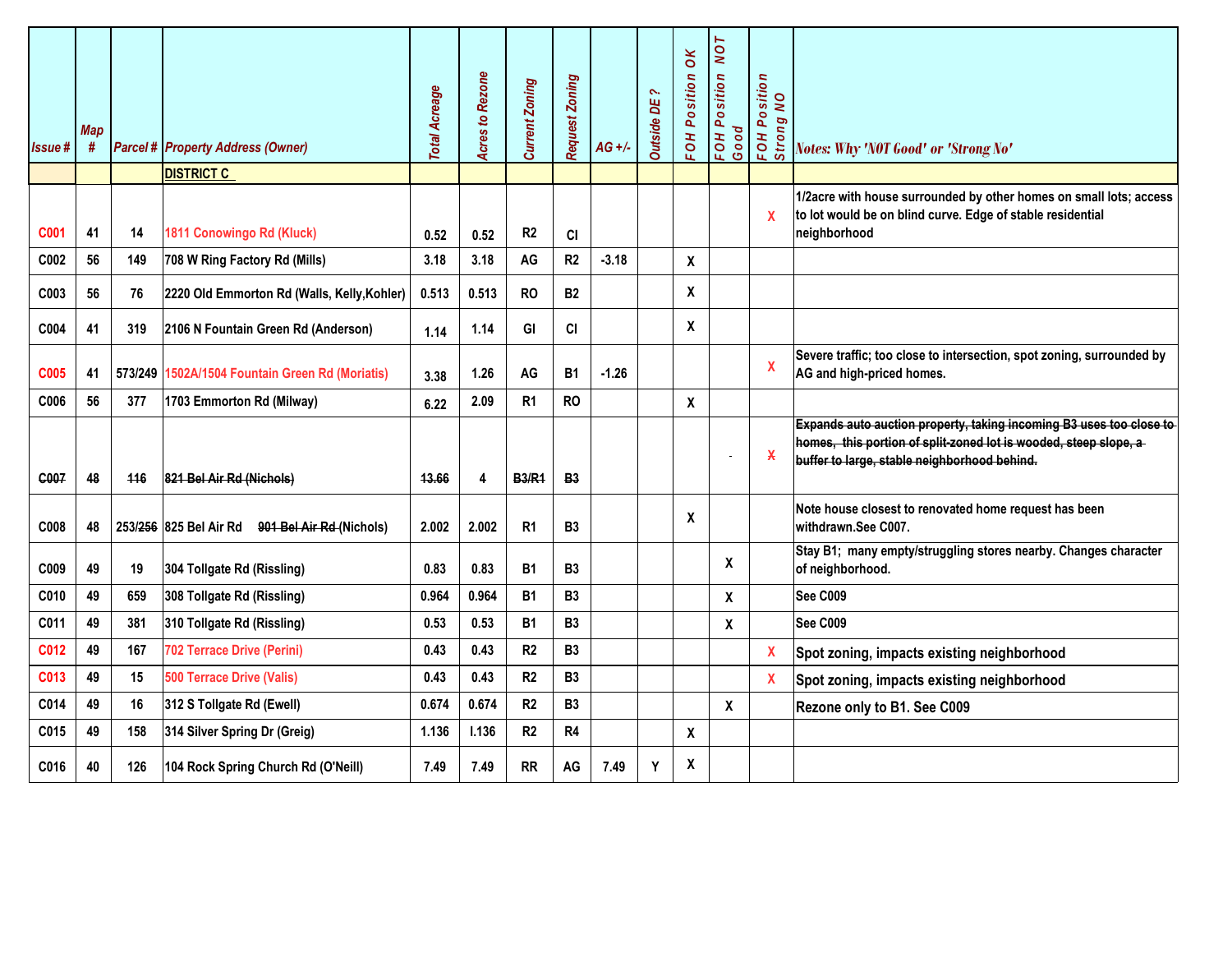| Issue#           | <b>Map</b><br># |                | <b>Parcel # Property Address (Owner)</b><br><b>DISTRICT D</b> | <b>Total Acreage</b> | <b>Acres to Rezone</b> | <b>Current Zoning</b>            | Request Zoning         | $AG +/-$ | $\sim$<br><b>Outside DE</b> | FOH Position OK              | FOH Position NOT<br>Good  | <b>FOH Position Strong</b><br>NO | Notes: Why 'NOT Good' or 'Strong No'                                                                                                 |
|------------------|-----------------|----------------|---------------------------------------------------------------|----------------------|------------------------|----------------------------------|------------------------|----------|-----------------------------|------------------------------|---------------------------|----------------------------------|--------------------------------------------------------------------------------------------------------------------------------------|
|                  |                 |                |                                                               |                      |                        |                                  |                        |          |                             |                              |                           |                                  |                                                                                                                                      |
| <b>D001</b>      | 33              | 429            | 2220 Rock Spring Rd (Ward)                                    | 22.98                | 1.1                    | <b>RR</b>                        | <b>B3</b>              |          |                             |                              |                           | X                                | D001, D002 & D007: B3 allows 85% impervious surface. This on the<br>sites' steep slope will likely destroy the endangered bog turtle |
| <b>D002</b>      | 33              | 429            | 2220 Rock Spring Rd (Ward)                                    | 22.98                | 21.87                  | <b>RR</b>                        | R <sub>2</sub>         |          |                             |                              |                           | $\pmb{\mathsf{X}}$               | habitat. ZBA 5106 previously denied another intense use.                                                                             |
| D003             | 34              | 213            | 2202 Conowingo Rd (Spicer)                                    | 0.748                | 0.1                    | AG                               | B <sub>3</sub>         | $-0.10$  |                             | X                            |                           |                                  |                                                                                                                                      |
| D004             | 34              | 37             | 2206 Conowingo Rd (Spicer)                                    | 2.07                 | 0.3                    | AG                               | <b>B3</b>              | $-0.30$  | Υ                           |                              | $\boldsymbol{\mathsf{x}}$ |                                  | impacts adjacent nice home as well as AG property                                                                                    |
| D005             | 34              | 35             | 2207 Ady Rd (Spicer)                                          | 0.827                | 0.429                  | AG                               | <b>B3</b>              | $-0.43$  |                             | $\boldsymbol{x}$             |                           |                                  |                                                                                                                                      |
| <b>D006</b>      | 5               | 30             | 2415 Whiteford Rd (Tutalo)                                    | 1.55                 | 1.55                   | <b>VB</b>                        | <b>B2</b>              |          | Y                           |                              |                           | X                                | REZONE TO VB. This is in a Rural Village and VB permits what owner<br>says he wants to do                                            |
| <b>D007</b>      | 33              | 429            | 2226 Rock Spring Rd (Ward)                                    | 12.18                | 12.18                  | <b>RR</b>                        | <b>B3</b>              |          |                             |                              |                           | X                                | see D001 and D002                                                                                                                    |
| <b>D008</b>      | 5               | 32             | 2419 Whiteford Rd (Tutalo)                                    | 21.303               | 10.086                 | GI                               | <b>B2</b>              |          | Y                           |                              |                           | $\mathbf x$                      | REZONE TO VB. This is in a Rural Village and VB permits what the<br>owner says he wants to do                                        |
| <b>D009</b>      | 27              | 435            | 1616 Poole Rd (Miller)                                        | 3                    | 3                      | <b>AG</b>                        | <b>CI</b>              | $-3.00$  | Y                           |                              |                           | X                                | Out of Development Envelope. CI far too intense in rural area.<br><b>Conflicts with HarfordNEXT.</b>                                 |
| D010             | 40              | 382            | 1651 Robin Circle (Chapolini)                                 | 2.62                 | 2.62                   | GI                               | B3                     |          |                             | X                            |                           |                                  |                                                                                                                                      |
| D011             | 40              | 382            | 460 Granary Rd (O'Brien)                                      | 1.3                  | 1.3                    | GI                               | <b>B3</b>              |          |                             | χ                            |                           |                                  |                                                                                                                                      |
| D012             | 40              | 63             | 1801 Rock Spring Rd (Schilling/Schmitt)                       | 0.68                 | 0.68                   | R2                               | <b>RO</b>              |          |                             | X                            |                           |                                  |                                                                                                                                      |
| D013             | 40              | 62             | 1803 Rock Spring Rd (Springham)                               | 1.63                 | 1.63                   | R <sub>2</sub>                   | <b>RO</b>              |          |                             | Χ                            |                           |                                  |                                                                                                                                      |
| D014             | 8               | 12             | 5986 Norrisville Rd (Thomas)                                  | 2.8934               | 0.788                  | AG                               | <b>B3</b>              | $-0.789$ | Y                           | χ                            |                           |                                  |                                                                                                                                      |
| D015             | 23              | 132            | 4115 Norrisville Rd (Cook)                                    | 7.86                 | 7.86                   | AG                               | <b>B3</b>              | $-7.86$  | Y                           |                              |                           | $\pmb{\mathsf{X}}$               | Huge expansion of highest Business intensity zoning in rural area of<br>AG and small businesses.                                     |
| D016             | 32              | 500            | 1356 Wiley Rd (Button)                                        | 8.84                 | 8.84                   | <b>RR</b>                        | AG                     | 8.84     | Y                           | X                            |                           |                                  |                                                                                                                                      |
| D017             | 32              | 500            | <b>EW Highway Baldwin Rd (Button)</b>                         | 14.13                | 14.13                  | <b>RR</b>                        | AG                     | 14.13    | Υ                           | X                            |                           |                                  |                                                                                                                                      |
| D018             | 41              | 9              | 2201 Jack Lane (Cohen)                                        | 1.77                 | 1.77                   | $\overline{c}$                   | B3                     |          |                             | χ                            |                           |                                  |                                                                                                                                      |
| D019             | 41              | 9              | Jack Lane (Cohen)                                             | 0.18                 | 0.18                   | $\overline{c}$                   | B3                     |          |                             | $\overline{\mathbf{X}}$      |                           |                                  |                                                                                                                                      |
| D <sub>020</sub> | 41              | 9              | 2 lots Jack Lane (Cohen)                                      | 0.93                 | 0.93                   | $\overline{c}$                   | <b>B3</b>              |          |                             | X                            |                           |                                  |                                                                                                                                      |
| D021             | 41              | $\overline{9}$ | 2204 Jack Lane (Cohen)                                        | 1.06                 | 1.06                   | $\overline{c}$                   | <b>B3</b>              |          |                             | $\mathbf{x}$                 |                           |                                  |                                                                                                                                      |
| D022<br>D023     | 41<br>41        | 9<br>9         | 2200 Jack Lane (Cohen)<br>6 lots Jack Lane (Cohen)            | 0.6<br>8.48          | 0.6<br>8.48            | $\overline{c}$<br>$\overline{c}$ | <b>B3</b><br><b>B3</b> |          |                             | X<br>$\overline{\mathbf{X}}$ |                           |                                  |                                                                                                                                      |
|                  |                 |                |                                                               |                      |                        |                                  |                        |          |                             |                              |                           |                                  |                                                                                                                                      |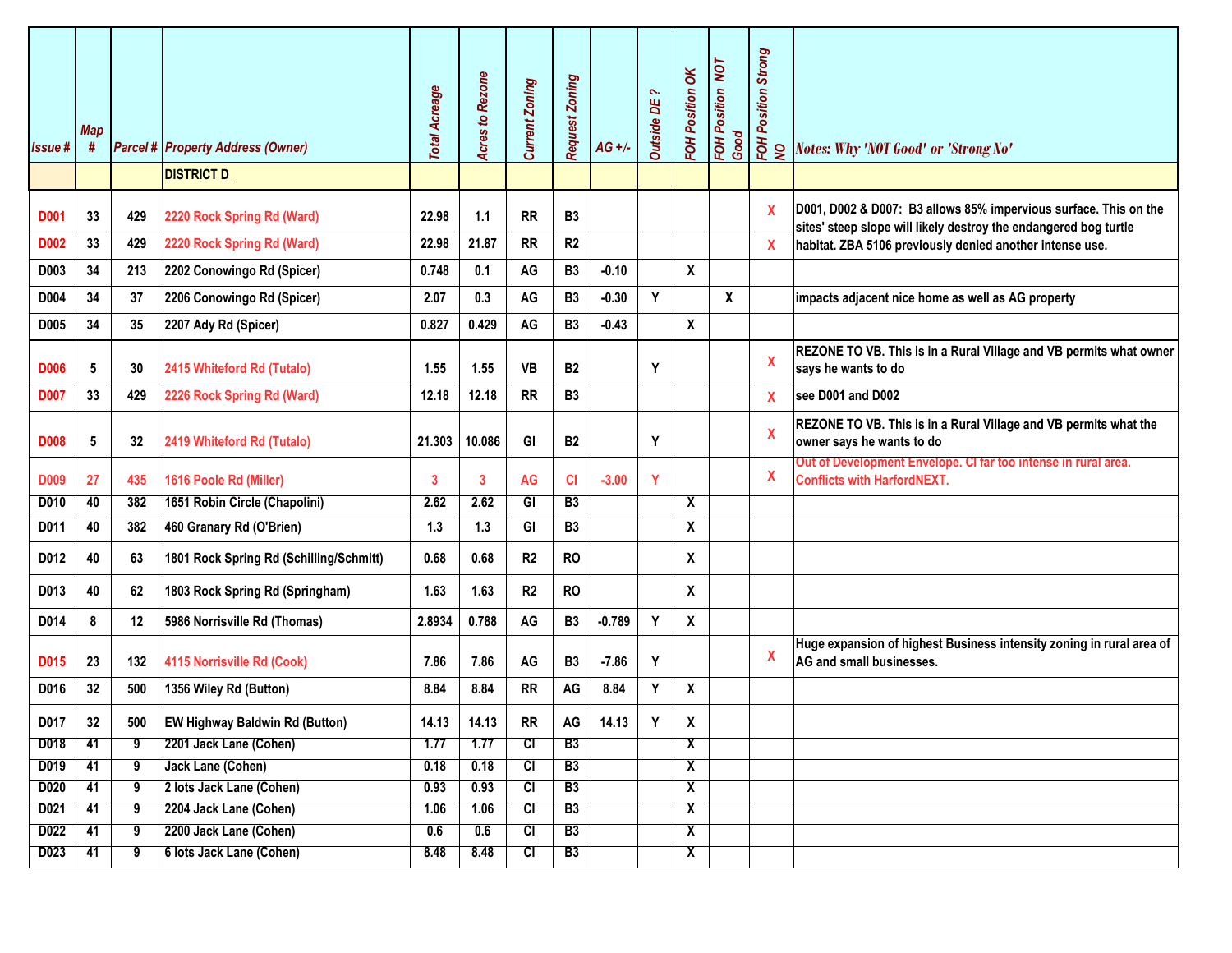| <b>Issue#</b> | <b>Map</b><br># |     | <b>Parcel # Property Address (Owner)</b>      | <b>Total Acreage</b> | <b>Acres to Rezone</b> | <b>Current Zoning</b> | <b>Request Zoning</b> | $AG +/-$ | $\sim$<br><b>Outside DE</b> | FOH Position OK           | <b>FOH Position NOT</b><br>Good | <b>FOH Position Strong</b><br>NO | Notes: Why 'NOT Good' or 'Strong No'                                                                                                                                                              |
|---------------|-----------------|-----|-----------------------------------------------|----------------------|------------------------|-----------------------|-----------------------|----------|-----------------------------|---------------------------|---------------------------------|----------------------------------|---------------------------------------------------------------------------------------------------------------------------------------------------------------------------------------------------|
|               |                 |     | <b>DISTRICT E</b>                             |                      |                        |                       |                       |          |                             |                           |                                 |                                  |                                                                                                                                                                                                   |
| E001          | 51              | 925 | 3644 Churchville Rd (Esper)                   | 0.25                 | 0.25                   | AG                    | <b>B3</b>             | $-0.25$  | Y                           | $\mathbf x$               |                                 |                                  | In front of Ripken Stadium complex *                                                                                                                                                              |
| E002          | 51              | 925 | 3650 Churchville Rd (Earhart)                 | 0.36                 | 0.36                   | AG                    | B <sub>3</sub>        | $-0.36$  | Y                           | X                         |                                 |                                  | see E001 *                                                                                                                                                                                        |
| E003          | 51              | 925 | 3646/3648 Churchville Rd (Desch/Elkins/Esper) | 0.91                 | 0.91                   | AG                    | B <sub>3</sub>        | $-0.91$  | Y                           | X                         |                                 |                                  | see E001 *                                                                                                                                                                                        |
| E004          | 51              | 925 | 3652 Churchville Rd (Baine)                   | 0.36                 | 0.36                   | AG                    | B <sub>3</sub>        | $-0.36$  | Y                           | X                         |                                 |                                  | see E001 *                                                                                                                                                                                        |
| E005          | 51              | 925 | 3654 Churchville Rd (Chow, Esper)             | 0.37                 | 0.37                   | AG                    | <b>B3</b>             | $-0.37$  | Y                           | $\mathbf x$               |                                 |                                  | see E001 *                                                                                                                                                                                        |
| E006          | 51              | 926 | 944 Gilbert Rd (Reher)                        | 5.82                 | 5.82                   | AG                    | <b>B3</b>             | $-5.82$  | Y                           | $\mathsf{x}$              |                                 |                                  | see E001 *                                                                                                                                                                                        |
| <b>E007</b>   | 42              | 454 | 2215 Churchville Rd (Lozinak)                 | 8.9                  | 8.9                    | <b>B2</b>             | <b>B3</b>             |          | Y                           |                           |                                 | X                                | Out of Development Envelope; highest zoning nearby is B2 with<br>small businesses, AG in front and behind; B3 is spot zoning.                                                                     |
| E008          | 38              | 49  | 921 S Stepney Rd (Bosworth)                   | 15.8                 | 15.8                   | R <sub>1</sub>        | R <sub>2</sub>        |          |                             |                           | X                               |                                  | Adequate R2 exists; nearby Beechtree still unsold and developer is<br>withdrawing in spite of TIF.                                                                                                |
| E009          | 42              | 31  | 2011 E Churchville Rd (Bosworth)              | 25.91                | 2.5                    | <b>B2</b>             | <b>B3</b>             |          | Y                           |                           |                                 | X                                | ZBA 5853; spot zoning, same reasons as nearby E007                                                                                                                                                |
| E010          | 42              | 109 | MD 22 Churchville Rd (McGuirk)                | 3.404                | $1.00$ m/l             | AG                    | VB                    | $-1.00$  | Y                           | $\boldsymbol{\mathsf{X}}$ |                                 |                                  |                                                                                                                                                                                                   |
| E011          | 51              | 11  | 3452 Churchville Rd (Driver)                  | 4.6                  | 4.6                    | <b>RR</b>             | <b>CI</b>             |          | Y                           |                           |                                 | X                                | REZONE TO AG, with Special Exception and variance to continue<br>community-supported use as butcher shop and retail meat sales.<br>Rural area. CI is spot zoning with improper, high impact uses. |
|               |                 |     |                                               |                      |                        |                       |                       |          |                             |                           |                                 |                                  | Aberdeen area residents contacted want some or all of E001 thru E006<br>to be set aside as open space and/or landscaped entrance.                                                                 |